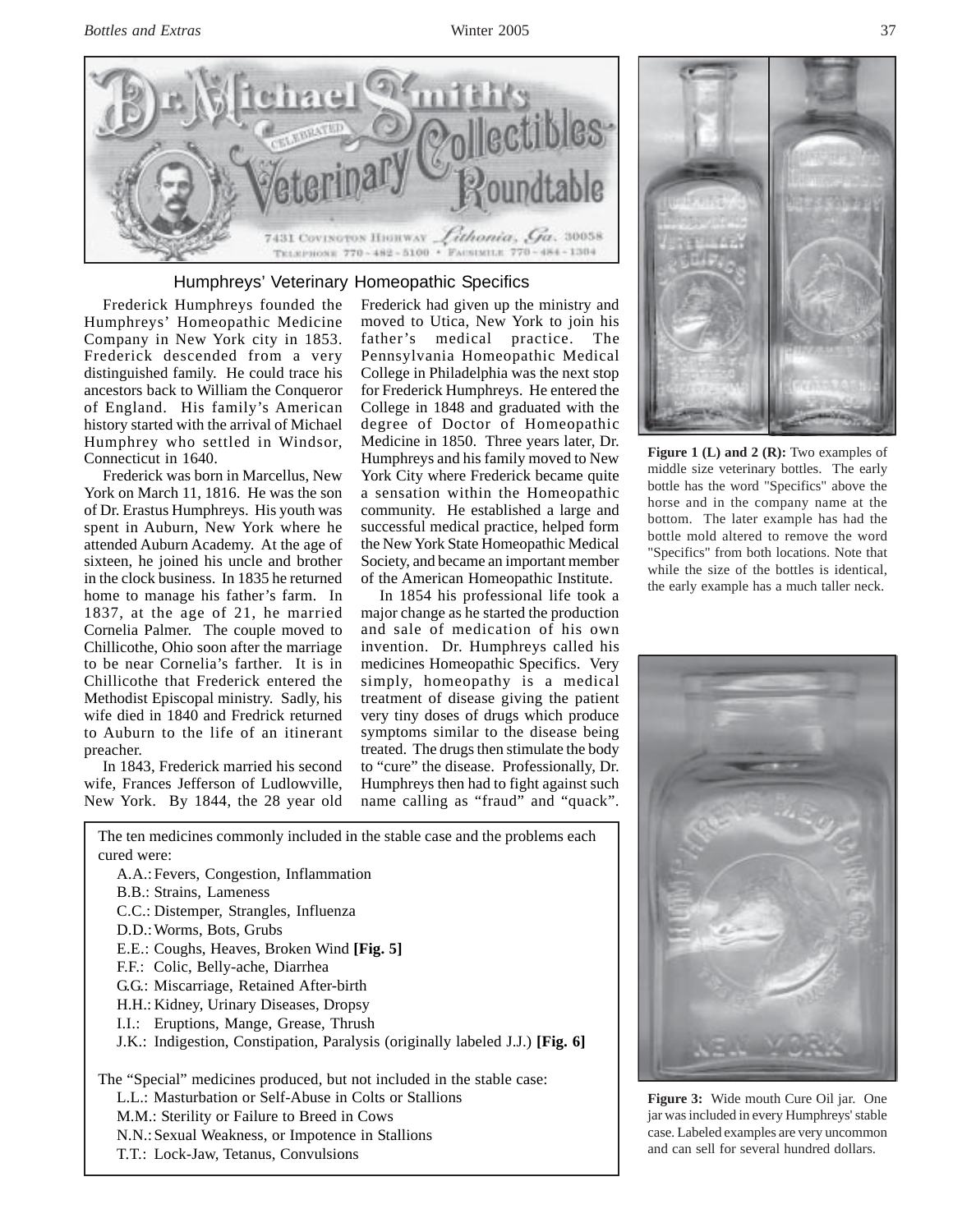

**Figure 4:** Advertising trade card c.1890 for Humphreys' Cure Oil. This wonderful horse image has made this card one of the most sought veterinary trade cards.

His company prospered and made Dr. Humphreys a very wealthy man indeed.

The Humphreys Homeopathic Medicine Company entered the production of veterinary medicines around 1860. While his human remedies were numbered, his veterinary cures were lettered. Ten medicines were commonly produced for animals. Four other "Special" medicines were made, but were not commonly available without special order. Humphreys' veterinary remedies could be purchased individually or in a stable case. The stable case was designed to be an emergency case, held ready to treat any horse ailment that arose in the stable. The stable case was a locking, wooden box which held one each of the Humphreys' remedies, a jar of Cure Oil, a Humphreys' manual of diagnosis of diseases and treatment, and a glass medicator for counting out the drops of medicine necessary to treat the animal. The Humphreys' manual also contained a folded stable chart which was often nailed to the wall of the stable for quick reference. [See table on previous page.]

Stable cases were produced in three sizes, to hold the three sizes of Humphreys' Veterinary Remedies produced. The largest veterinary bottles are 2"x 2" x 6 1/2". They are embossed with the horse head design, commonly seen on the small Humphreys' bottles. Early examples have the word "Specific"

in their embossing **[Figure 1]** while later examples have had this word removed from the bottle molds **[Figure 2]**. This change was most likely due to the Pure Food and Drug Act of 1906 which prevented medicine makers from using the word cure in their remedy names or advertising. "Specific" was a common synonym for cure at the time. The middle size Humphreys' bottles are 1 3/4"x 1 3/ 4"x 5 1/2" and had the same embossed changes as the large size bottles. The small size bottles are 1 7/8"x 1/2"x 3 1/2". These bottles, without labels, are probably the most common veterinary patent medicine bottles available today. The very first veterinary bottles Humphreys produced were simple embossed: HUMPHREYS' VETERINARY / SPECIFICS. At that time, there was no horse head embossing on the bottle. The design of the horse embossed on the back of the small bottles varied greatly with time. Ten different horse designs have been identified by collectors. Some of the changes are very minute, while others are quite extreme. The rarest variation and most different, is the left facing horse with the wild and woolly mane.

The Veterinary Cure Oil came in a square glass jar, 2 3/4" x 2 3/4" x 4 3/4", which had a large mouth **[Figure 3]**. This Oil was advertised as "Surpasses every



other application for allaying pain, arresting bleeding, arresting inflammation and promoting healing." Cure Oil jars are uncommon and missing from most collectors stable cases. The glass medicator, being the most fragile item in the stable case is also the rarest.

 Over the years of medicine production, the labels on the cork top bottles changed. These changes were principally caused by government regulation. The following list of label changes, I believe, follows the years of production from earliest to latest. To my knowledge, dating these label changes with any degree of accuracy has not been done. As with any list, this one is most likely incomplete. Please contact me if you have any additional information about Humphreys veterinary bottles, their embossing, or their labels.

1) "Specific" on label with no alcohol percentage.

2) "Specific" used and 52% alcohol.

3) Without "Specific" but keeps 52% alcohol.

4) 52% blacked out and 15% overprinted.

5) 15% alcohol.

6) 15% and block letters used for name.

Dr. Frederick Humphreys, M. D. died in 1900 and was buried in Fort Hill Cemetery in Auburn, New York. The company he founded survived and



**Figure 5 (L):** Early labeled small bottle of E.E. Used to treat Coughs, Heaves, and Broken Wind in horses. This example has the word "Specific" and no alcohol percentage designation. This would be a c. 1900 example.

Figure 6 (R) : Later small bottle for J.K. The word "Specifics" has been removed and the alcohol designation has been reduced to 15%. Most veterinary collectors today only collect labeled examples of the Humphreys' Veterinary Remedies. While many variations of the bottle embossing exist, collecting by embossing variation is currently neglected.